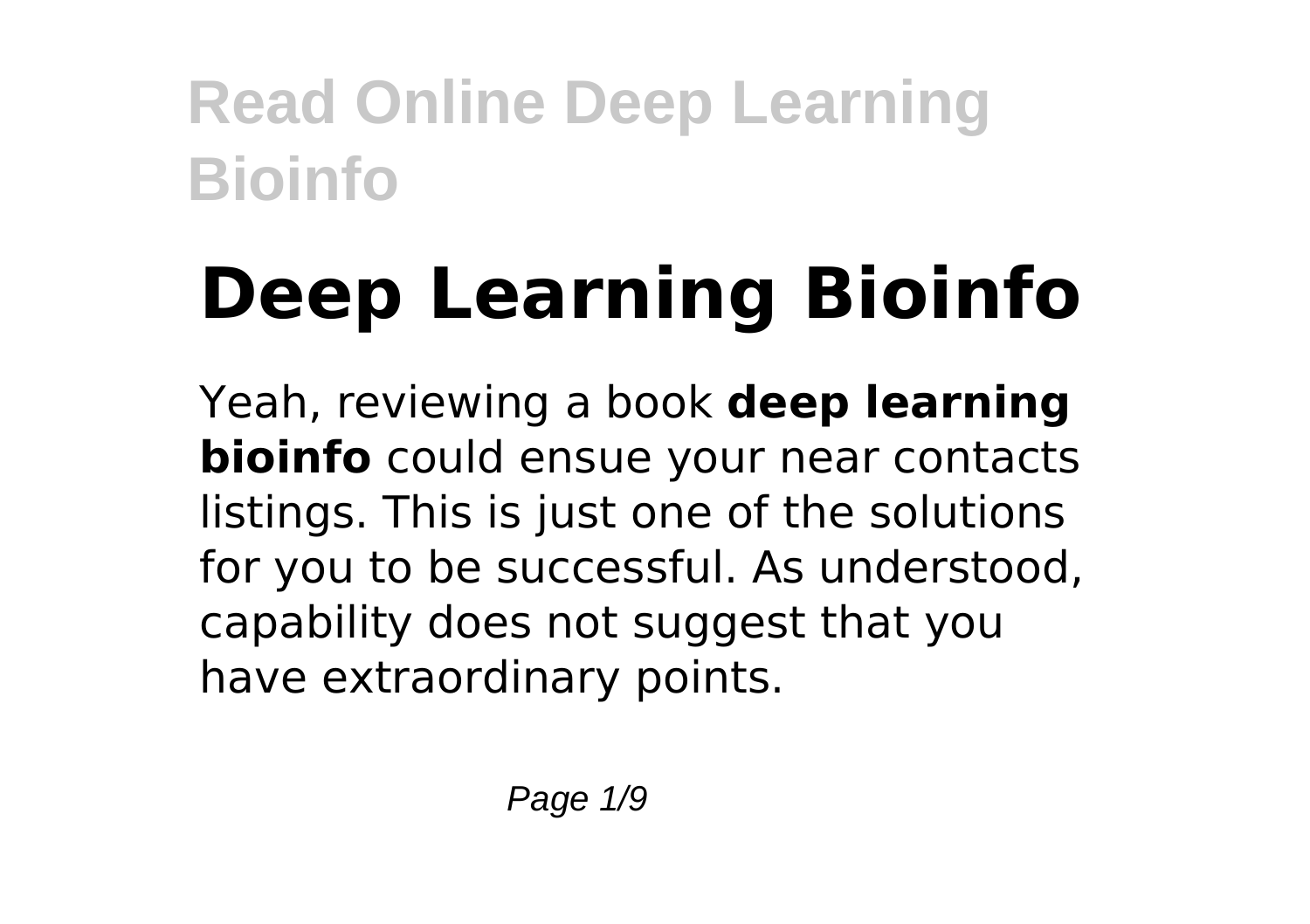Comprehending as with ease as promise even more than supplementary will have enough money each success. bordering to, the notice as well as sharpness of this deep learning bioinfo can be taken as well as picked to act.

You can search Google Books for any book or topic. In this case, let's go with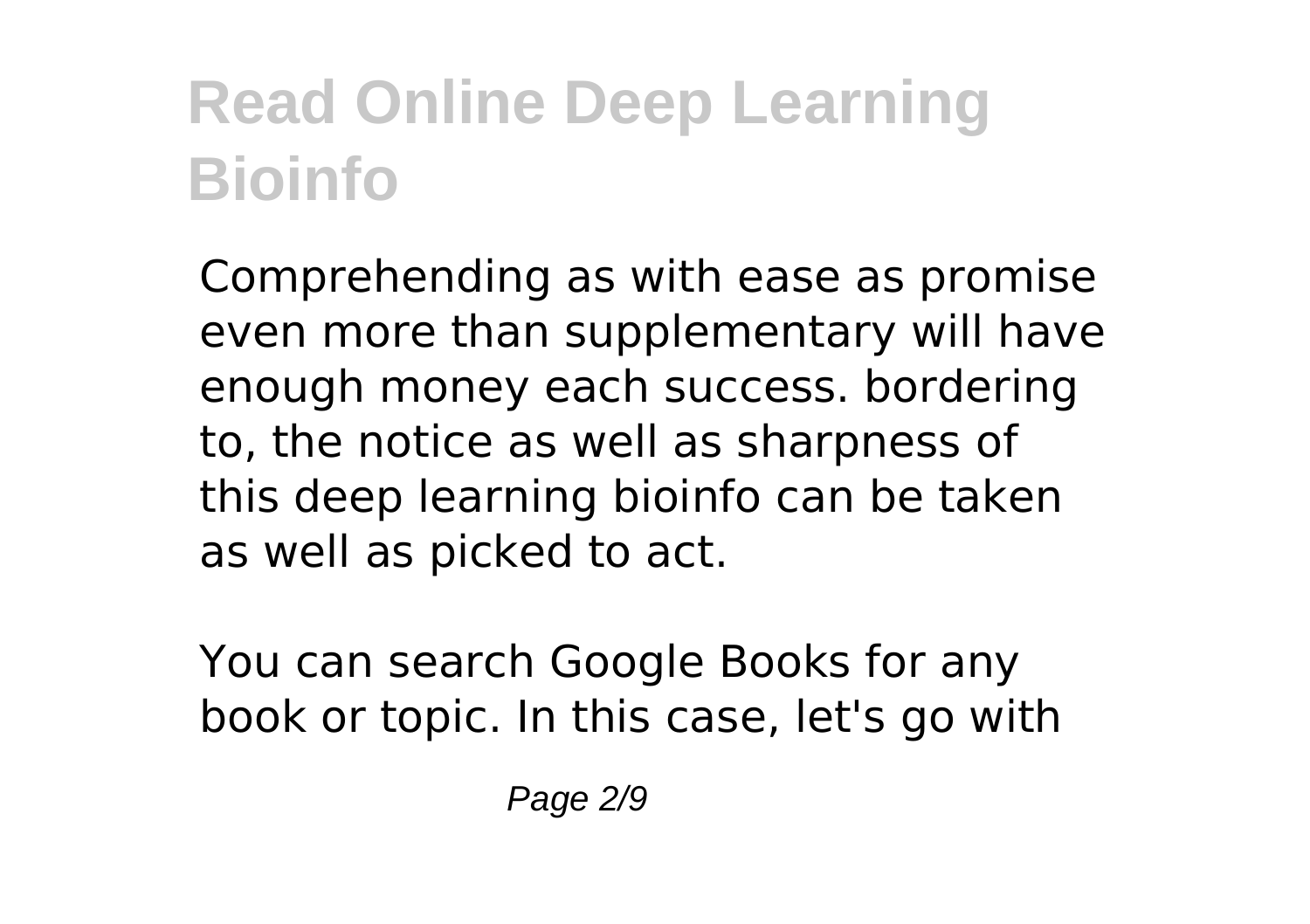"Alice in Wonderland" since it's a wellknown book, and there's probably a free eBook or two for this title. The original work is in the public domain, so most of the variations are just with formatting and the number of illustrations included in the work. However, you might also run into several copies for sale, as reformatting the print copy into an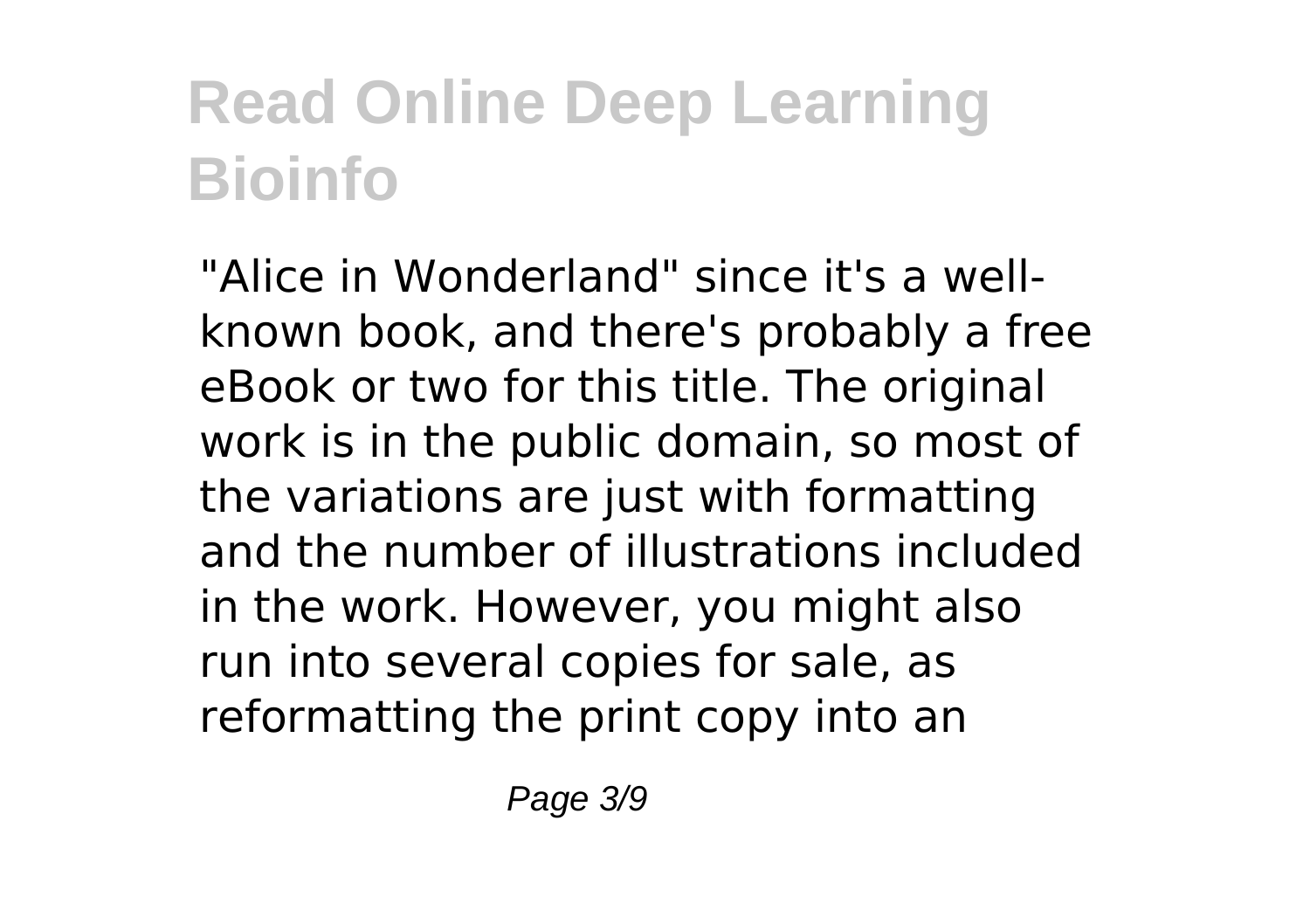eBook still took some work. Some of your search results may also be related works with the same title.

#### **Deep Learning Bioinfo**

learning biomedicine science machine data 1 day ago by ... freiburg bioinfo core max-planck 10 days ago by A.s. • 0 0. votes. 0. replies. 226. views. Job: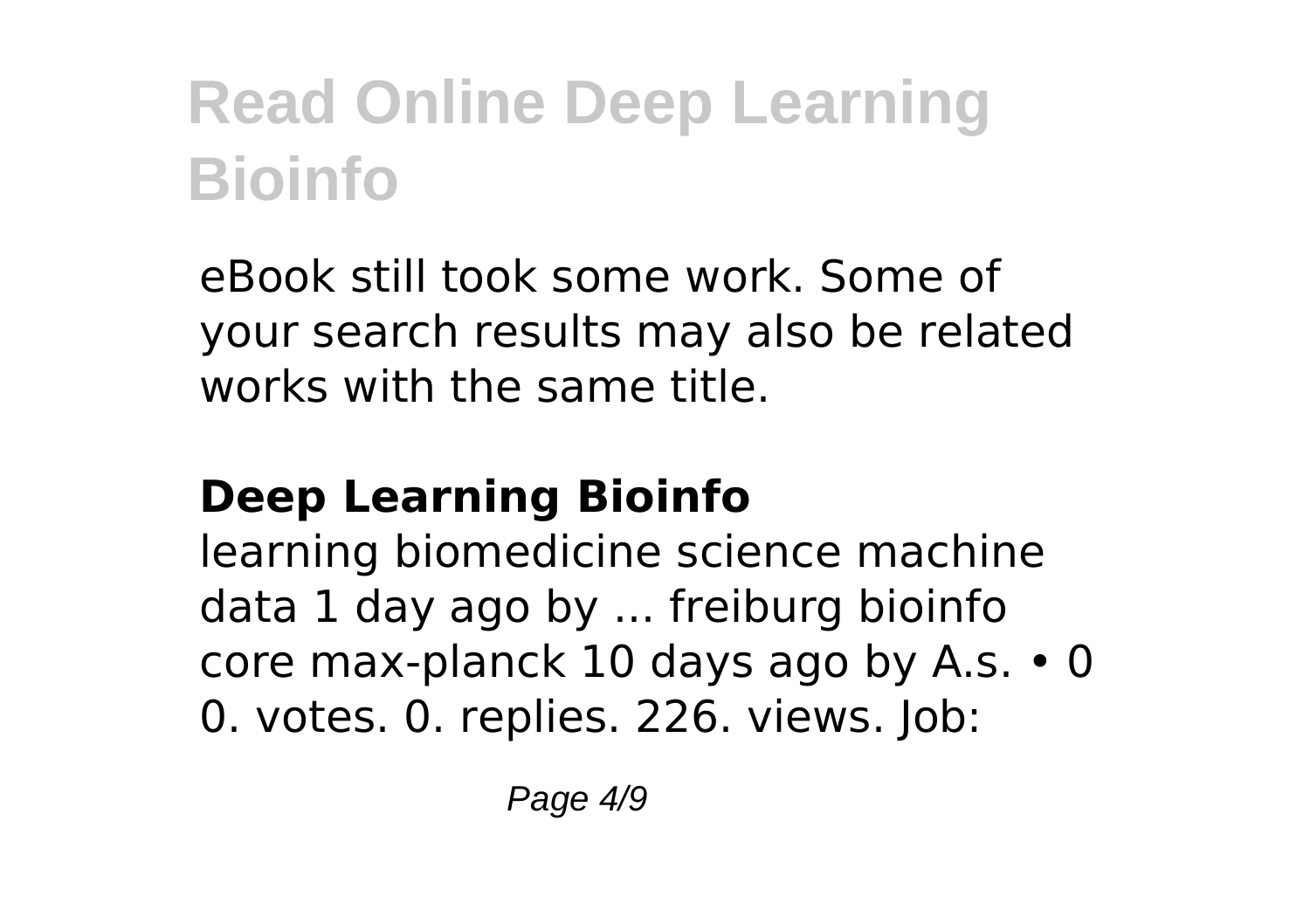Bioinformatics ... Deep Postdoc Learning Bioinformatics 4 weeks ago ...

#### **Biostar Jobs**

Email bioinfo@ucsd.edu: Phone (858) 822-0831 Fax (858) 534-5722 ... The UCSD Biostatistics PhD program emphasizes both didactic and experiential learning. We aim to train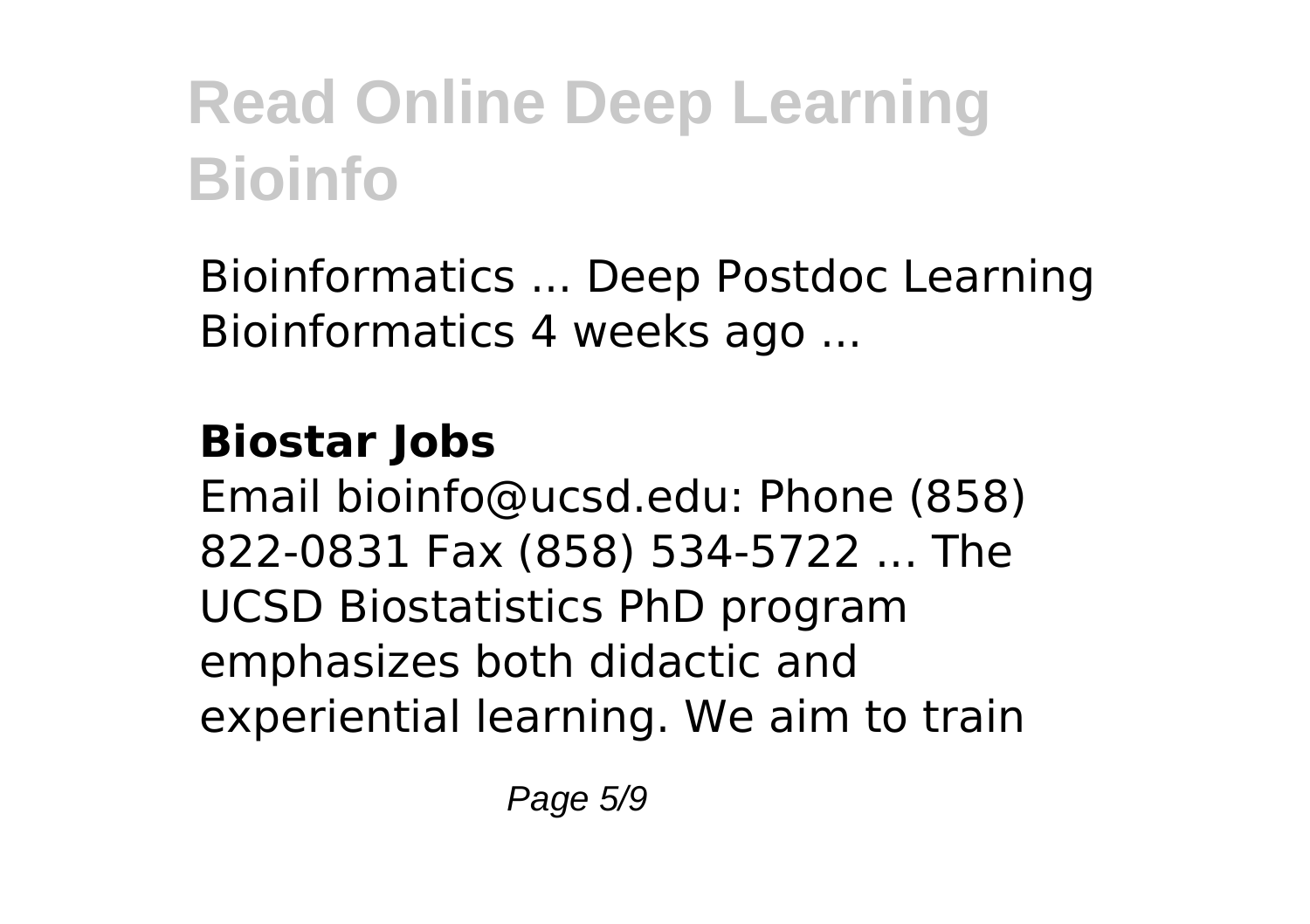the next generation of biostatisticians in the mathematical theory, computational skills, and inferential methods needed to analyze complex data, and to bring  $innovative and$ 

#### **Doctor of Philosophy (PhD) | Grad Apply**  $\Box$ ∏MATLAB∏∏∏∏∏∏∏∏∏∏∏matl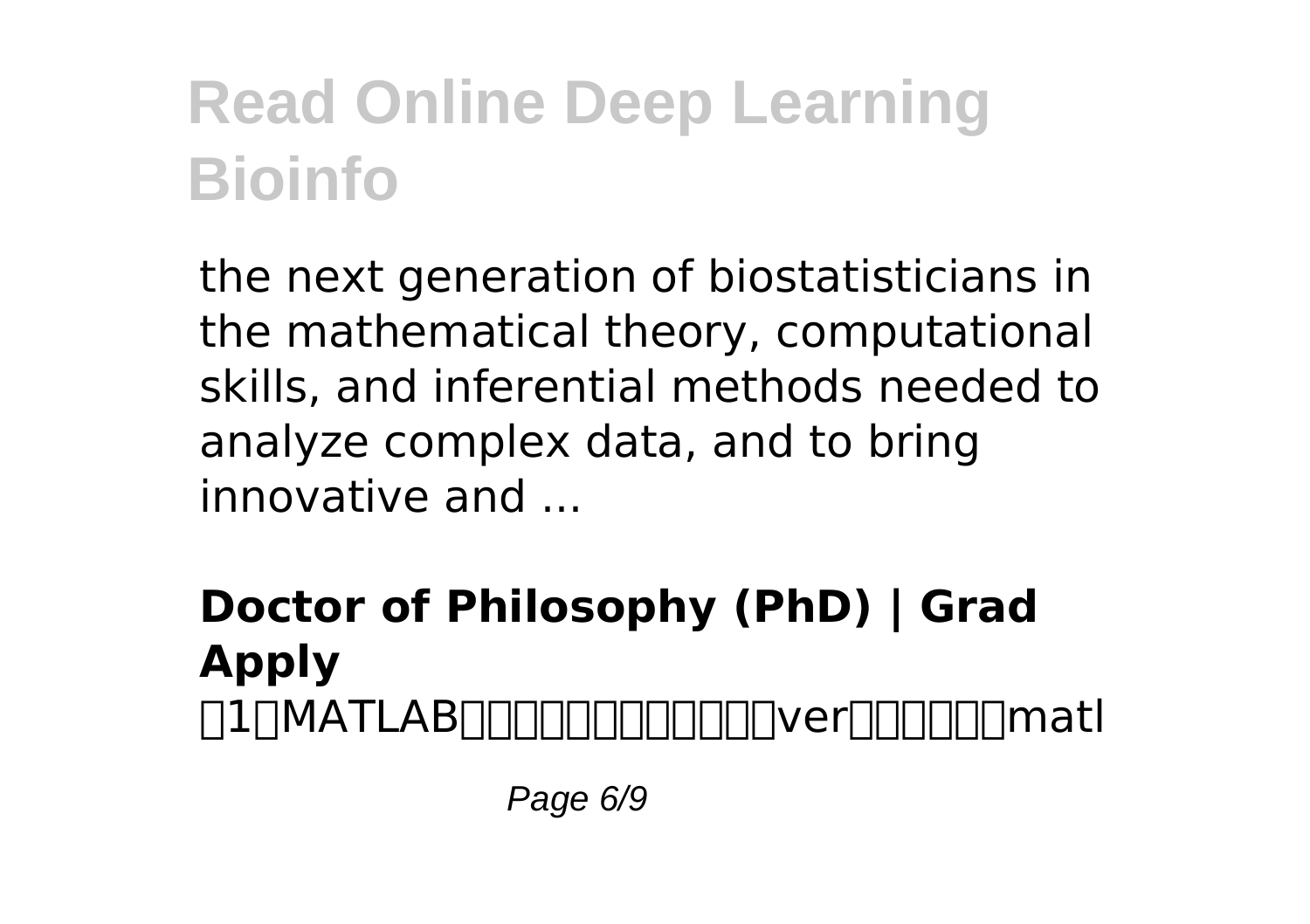ab $\Box$ 工具箱 用途:优化问题调用命令:在CommandWindow输入 "optimtool", <sub>J</sub>□□□□□Dptimization Tool 2.神经网络工具箱 用途:数据拟合、模式识别和分类、聚类、动态时间序列规划调用 ...

#### **MATLABRING YHCANDOURG ... - CSDN**

Tampereen korkeakouluyhteisön

Page 7/9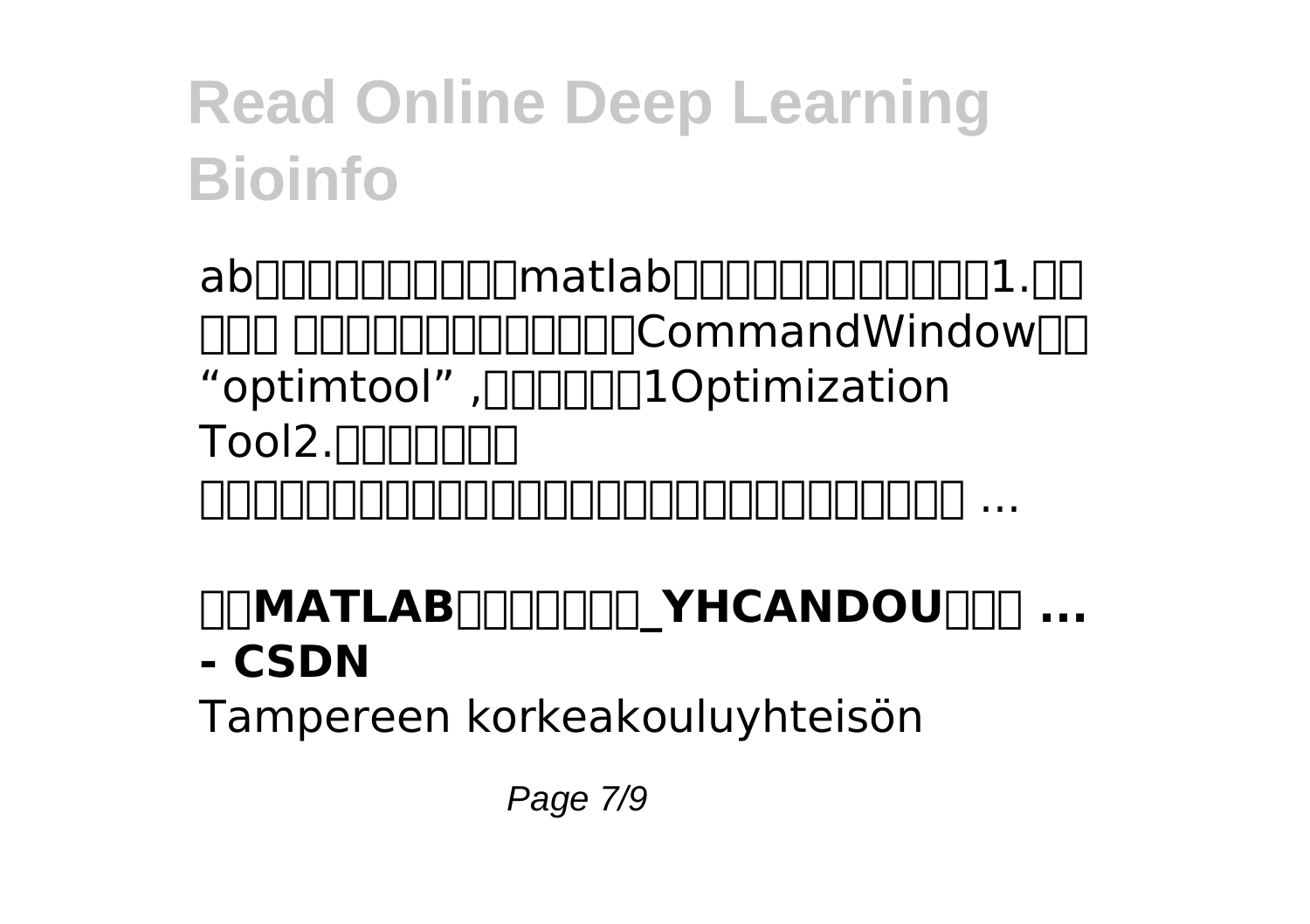muodostavat Tampereen yliopisto ja Tampereen ammattikorkeakoulu. Yhdessä rakennamme uutta mallia suomalaiseen korkeakoulutukseen ja tieteen tekemiseen.

Copyright code:

Page 8/9